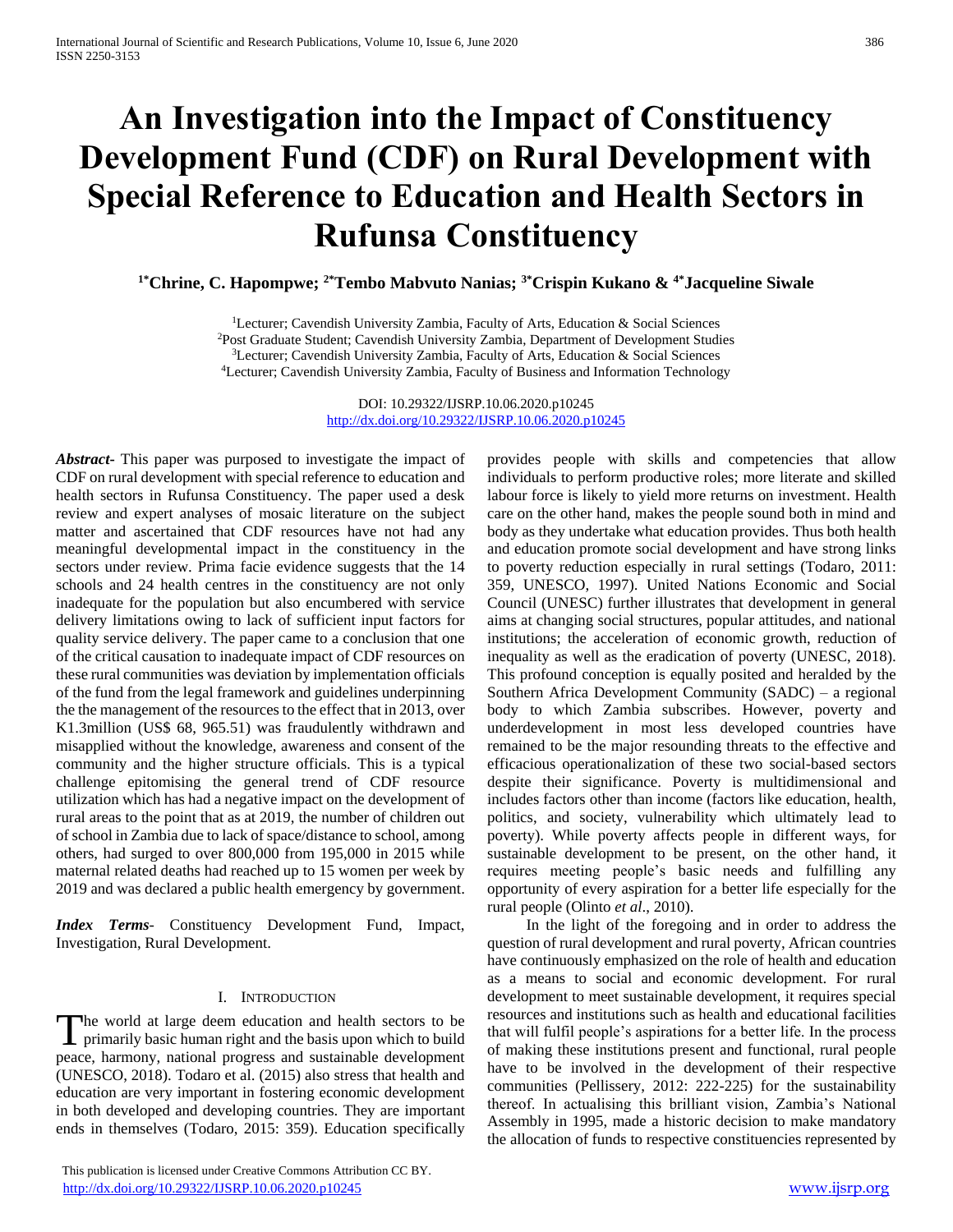members of parliament as a model of ensuring decentralised development from the lowest unit of society (GRZ 2006b:1). This annualised funding came to be termed as Constituency Development Fund (CDF) created through an act of parliament in 1995 (GRZ 2006b: 1). The rationale behind this initiative was to provide members of parliament and their constituent communities with the opportunity to make choices and implement projects that maximize their welfare especially in the areas of health and education. This fund was established mainly to assist fight poverty through the implementation of development projects at the local level and particularly those that provide basic needs such as healthcare, education, water, agricultural services, security and electricity (GRZ 2006: 2), among others.

 Against this background, this concept paper was purposed to investigate the extent to which the CDF sent to these constituencies meet the stated blue prints with Rufunsa District as an epicentre of the study.

### *1.1. Problem Statement*

 Health and education still remain pertinent to the socioeconomic development of any community especially rural communities (Todaro, 2011: 359). In 1995, the Government of Zambia introduced CDF as a tool to initiate projects in different sectors aimed at reducing poverty levels as well as improving rural lives (MoLGH, 2006). This endeavour of improving efficiency and utilization in health and education facilities and service delivery was to be carried out in partnership with faith-based organisations and Non-Governmental Organisations like the UNISAFE, CHAZ, World Vision amongst many others which are supporting health and education service delivery in the constituency with over 51,000 human population. In the health sector, part of CDF is intended to help in building health centres or posts, maternity wards, mortuaries, mothers' shelters among other things. While in the education sector CDF is expected to help make accessible and available educational materials like, physical educational facilities, sanitation blocks, science and computer laboratories, classroom blocks and classrooms as well as libraries. Also ablution blocks, science and computer laboratories among other things have either been constructed or helped to complete. Although such infrastructure and facilities aforesaid have been constructed or put in place, anecdotal evidence indicate that they have not all been funded by CDF and that the improvement (if any) in the lives of people cannot be attributed to CDF. Over and above, the number of health and educational facilities available are far less than the demand of the population as beneficiaries despite the annualised disbursement of the fund for such community-based developmental projects. Since the enactment of the CDF fund in 2005, no systematic and organised studies have been done to thoroughly investigate the phenomena in the subject matter area to which relevance this study will be.

# **1.2. Study Objectives**

# **1.2.1. Main Objective**

 To investigate the impact of CDF on education and health sectors in stimulating rural development in Rufunsa constituency.

# **1.2.2. Specific Objectives**

- (i) To assess the impact of CDF in the provision of health and education facilities in Rufunsa constituency.
- (ii) To examine community participation in CDF funded projects in the health and education sectors in Rufunsa Constituency.

### II. THEORETICAL REVIEW OF LITERATURE

## **2.1. Rationale for Constituency Development Fund (CDF)**

 Zambia has 156 constituencies dotted country-wide and each represented by a Member of Parliament elected every after five years. In 1995, the Constituency Development Fund (CDF) was initiated in **Zambia** with the purpose to provide local authorities with discretionary **funds** whose utilisation was solely for the provision of social services such as education, health, water and sanitation, agricultural services and other ancillary benefits to the community. As this fund was envisioned to be purely for community service, its utilisation was expected to occur within a socially inclusive participatory framework to all community members. Against this background and in a hope to consolidate the fund's rationale, the Government of the Republic of Zambia through the National Assembly enacted an act of Parliament on 23<sup>rd</sup> December 2018 which would guide the disbursement, management and utilization of the fund. **Act No. 11 of 2018** of the Laws of Zambia states:

*"An Act to provide for the management, disbursement, utilisation and accountability of the Constituency Development Fund established under the Constitution; establish Constituency Development Fund Committees in constituencies and provide for their composition and functions; and provide for matters connected with, or incidental to, the foregoing."* 

 By this act of Parliament, it became categorical that the constituency development was national and legal matter which required adherence and compliance by officers in –charge to public finance management ethos in funds utilization. Kaduuli (2008) affirms the importance of CDF, "CDF was introduced within Zambia's wider decentralization drive as a public fund to finance development projects at the constituency level through elected Members of Parliament". Therefore, the fund is designed to actively engage the local citizens on their priority needs. It is in this vein that the fund holds strong opportunities in poverty reduction and national development if well managed. These projects have a great influence in the quality of life of rural people especially where poverty is over 70% and they include education and health as priority amongst others.

 CDF is an increasingly central fund in national development and plays a key role in rural development as it is situated within the local government framework and was set up by the government to mitigate poverty and harmonize the spread of development throughout the country. According to Chileshe (2011), CDF is one of the most significant transfers disbursed annually to the 156 constituencies. In 2006, the budgetary allocation for CDF was approximately US\$ 13,000 per constituency and had risen to approximately US\$ 200,000 per constituency in 2012 (National Assembly of Zambia, 2012). Since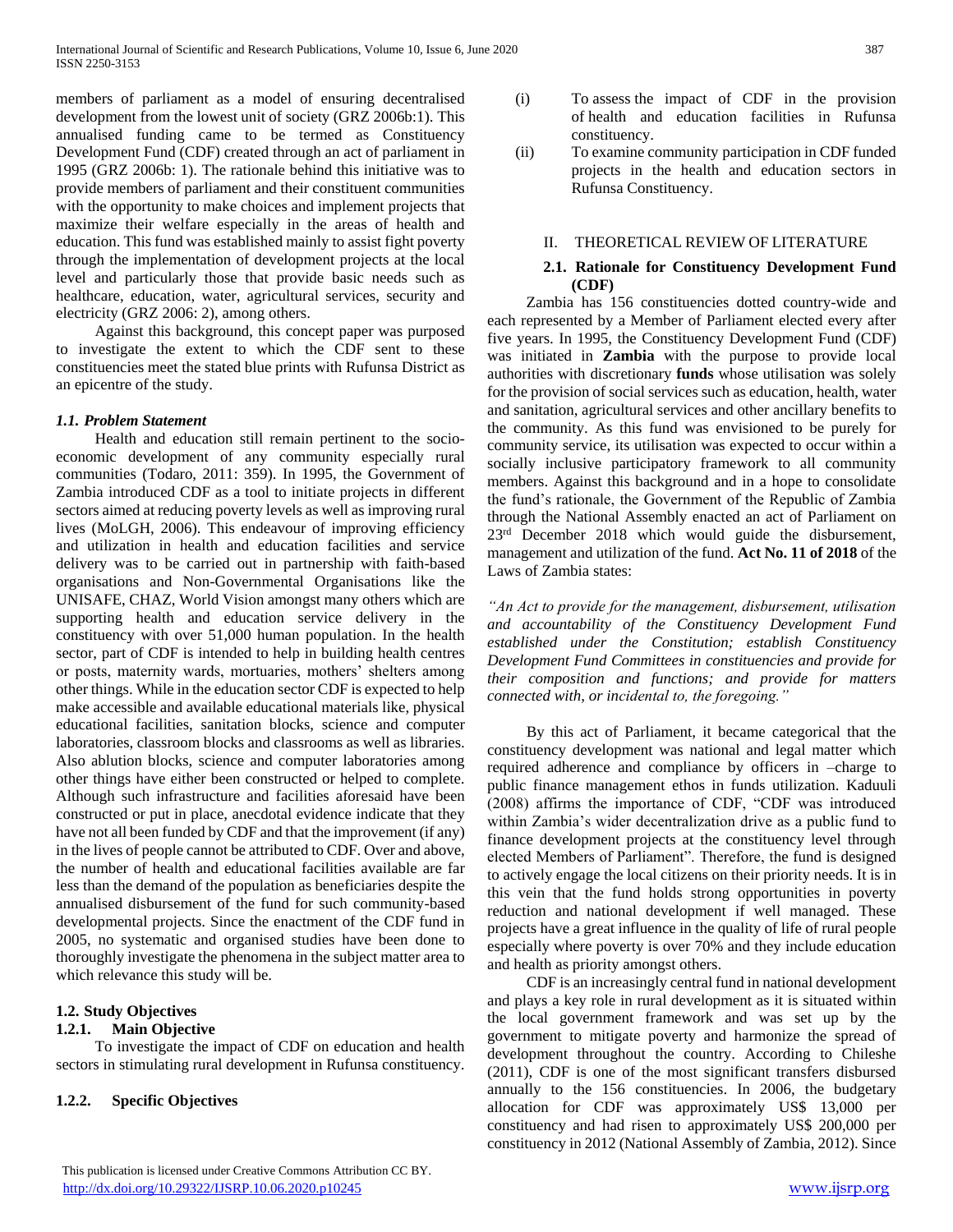1995, all the constituencies in Zambia have been eligible to receive the CDF funds (Ministry of Local Government and Housing, 2006).

### **2.2. Rufunsa District**

 Rufunsa is one of the newest district in Lusaka Province which was declared by President Michael Chilufya in 2012. It is located in the eastern side of the Province and is largely a rural district. The district has 24 public health facilities ranging from the health centres to the sickbay. In terms of education the district has 11 primary schools and 3 secondary schools. Politically, the constituency has three wards, namely: Mwachilele, Nyangwenya and Bunda Bunda, each headed by a Councillor with 1 Member of Parliament as head of Council. For development purposes and pursuant to the Act No. 11 of 2018, the constituency has a 5 CDF members to co-ordinate development projects with communities. However, it must be noted that Rufunsa constituency has no district hospital. Over and above, the district as a whole has over 51,000 people as population (CSO, 2010).

 The foregoing demographic analysis of the health and school infrastructural statistics relative to available infrastructural space clearly demonstrates an already troubled place in terms of education and health service delivery and requires liberation by way of infrastructure and other essential resources to match the growing demand.

### **2.3. CDF and National Development**

 CDF is meant to socio economically develop societies or the nation as a whole. Apart from the objective of poverty reduction, CDF is also aimed at enhancing people's participation in decision making processes, promoting good governance, promoting transparency and accountability (Francis et al. 2009: 11). In this framework, Members of Parliament (MPs) and local governments are assumed to be the primary agencies of providing social services to communities. Nonetheless, forms of CDF differ in terms of the amount, allocation principles and utilization. CDF is meant to respond to immediate, short-term community development needs and ensure that rural development spreads evenly throughout the country. However, unlike other development funds that filter from the central government through larger administrative organs and bureaucracies; funds under CDF program go directly to the local communities (NAZ, 1994: 1053). This gives local people the opportunity to participate in establishing local projects like health and educational programs which are perceived as the main challenge facing the rural local communities (Kimenyi, 2005).

 In the recent past, Zambia made education and health services 'free' in order to bring them as closer to the families as possible and thus meeting the health and education needs of the Zambian people. Despite all these efforts made by the ministry of health and education, the health and education sectors have continued to face several challenges and constraints in terms of equity, accessibility, affordability, efficiency and effectiveness. Notably, rural communities and poor urban households have continued to have lesser accessibility and availability of quality health and education facilities and services. This is confirmed by the fact that people have to cover long distances in order to access health and education facilities or services. Other than the above, they also experience a lack of medicines, and high costs of living.

 This publication is licensed under Creative Commons Attribution CC BY. <http://dx.doi.org/10.29322/IJSRP.10.06.2020.p10245> [www.ijsrp.org](http://ijsrp.org/)

Nonetheless, this set of accessibility, availability and affordability constraints cause the poor communities especially in rural areas not to utilize these health and education facilities and services (Owino, 1997). Therefore, there is need for deeper understanding in terms of the impact CDF has played in the health and education sector to foster rural development as there is often misuse of resources allocated to the running of these funded projects because of lack of accountability, transparency, efficient financial supervision and participation by the target communities (Theil *et al*. 2007). This lack of accountability and transparency eventually paralyzes projects' facilities and service delivery. The Vice President of the Republic of Zambia, Ms Inonge Wina, confirms to the above, as she bitterly complained about the misuse and lack of monitoring of constituency development funds, which has contributed to poor workmanship (Zambia Daily Mail, 2016). It is with this background that the study seeks to investigate the impact of CDF on health and education sector in fostering rural development in Rufunsa Constituency between the years 2014- 2019. The paper also investigates the extent to which these services are available and accessible by rural people at the community level through these members' participation.

 Educational institutions are mandated to use education as a tool for social transformation. The success of a school is measured by the quality of input factors and the students it produces. The success of any educational institution is measured by the performance of its students in both academic and non-academic tests and this is a product of available infrastructure. Quality education is the hallmark of the MoGE in Zambia and resonating with and aligned to these philosophical / pedagogical conceptions, the vision of the Ministry of General Education (MoGE) is to provide, "*Quality, Lifelong Education for all which is Accessible, Inclusive and Relevant to an Individual, National and Global Value Systems*" (MoGE, 2019). Motifs of equity, accessibility, quality, relevance, inclusivity, lifelong learning, therefore, must be the guiding principles in developing any education system, platform, curriculum, intervention or philosophy in order to sustain these fundamental blue prints for human and national development. On the other hand, the none availability of proper healthcare systems impair any meaningful progress in the education sector.

#### **2.4. The Concept of Rural Development**

 Rural development, has no universally accepted definition. The term is used in different ways in vastly divergent contexts. It connotes overall development of rural areas with a view to improve the rural quality of life. In short, rural development deals with multi-sectorial issues such as infrastructure, health care, hygiene, education, environment, water and sanitation, food security, governance as well as local income generation. Thus, rural development is a process that aims at improving the standard of living of the people living in the rural areas (Ogao, 2018).

 With the result that rural development has the provision of social institutions such as education and health that could provide the catalyst to transform the rural areas, rural development may also be seen as an ideology and a practice because in essence it may imply a broad re-organization and mobilization of rural masses in order to enhance their capacity to improve their lives and with changes consequent upon this. Hitherto, rural development aims at improving the livelihoods by implementing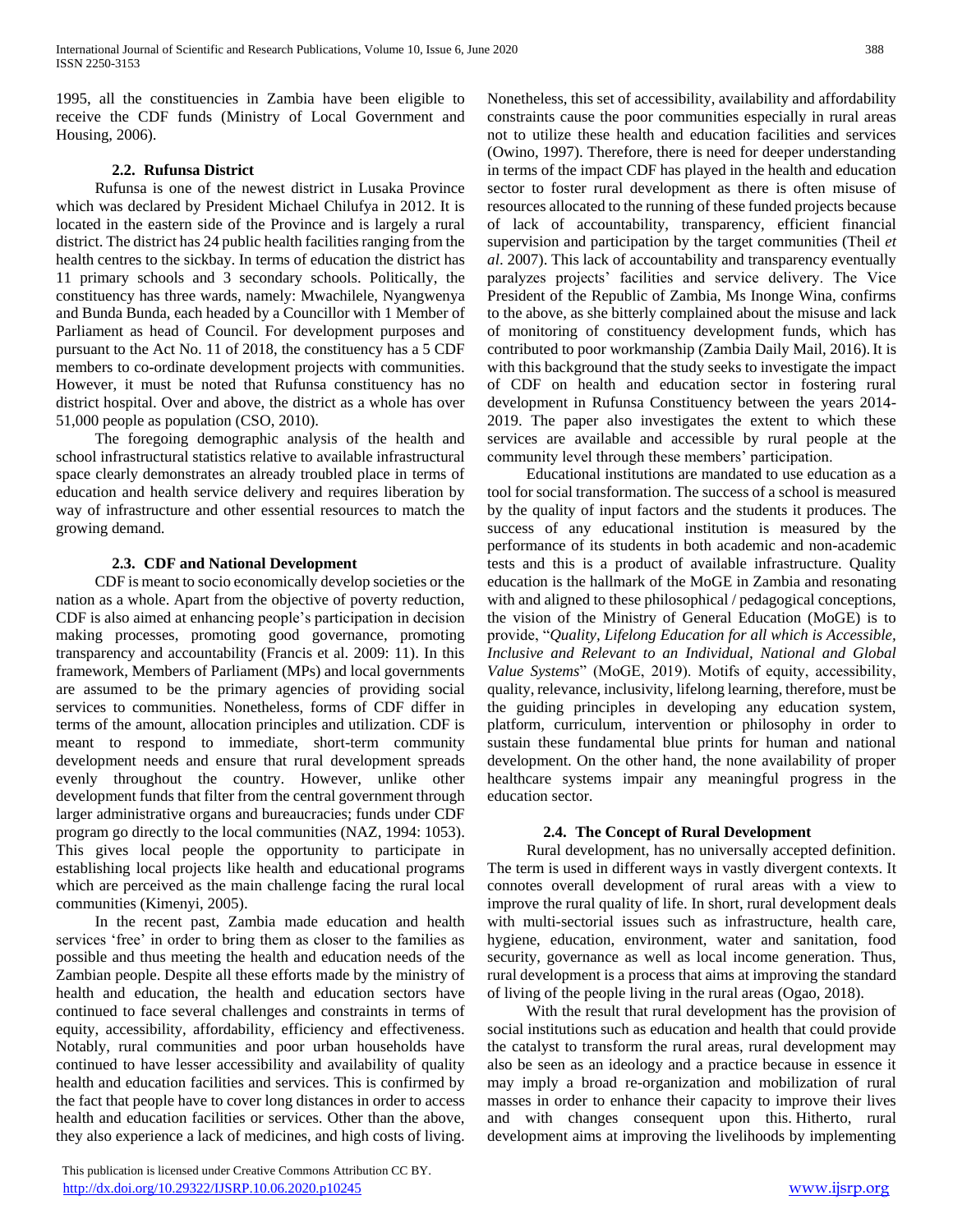comprehensive development projects, programmes of strategies for rural areas where a majority of people in poverty live. Rural development can also contribute to reduce poverty in urban areas by reducing excessive population influxes from rural areas.

 According to the World Bank (2001a) in their paper *Rural Development Strategy,* there is an attestation that rural development must be clearly designed to increase rural production. Thus, there should be improved food supplies and nutrition, together with basic facilities and services, such as health and education. Subsequently, this not only directly improves the physical quality of life of the rural poor, but can also indirectly enhance their productivity and their ability to contribute to the national economy. Therefore, in this study, rural development ensures that social inputs and welfare facilities and services are developed using constituency development funds; these include physical inputs (such as the provision of feeder roads, safe water and rural electrification), social inputs (namely health and educational facilities and service) and institutional inputs such as credit facilities, agricultural research facilities, rural expansion services among others.

# **2.5. Legal Framework, Management and Utilization of CDF**

 The 2018 *Constituency Development Fund Act No. 11 (2018)* provides the framework on the Principles of management, disbursement and utilisation of CDF Fund. Act 11 goes further to explain the roles and duties of Minister/s relating to Fund, Constituency Development Fund Committee, Functions of Committee, and the approval of the project. The CDF Fund shall be disbursed under the direction of Constituency Development Fund Committee constituted as per *part II* of the Act. The CDF Fund consists of monies appropriated by Parliament for the purposes of the Fund. The monies received by way of grants, fees, council contributions or donations should be used for purposes of the Fund specifically intended for funding projects.

 All *unutilised funds* shall remain in the constituency account by the local authority and investments shall not be permitted elsewhere, except for funds meant for a project that is cancelled or discontinued. The Act further provides for the formation procedure and the operational structures to oversee the implementation of the fund. The Act also provides for how the CDF projects shall be identified, the number and type of projects to be funded.

 And finally, Act. 11(2018) *Part IV* extrapolates the penalties of the Fund misuse by stating that, any person who misappropriates funds or assets from the constituency, or assists or causes any person to misappropriate or apply the funds otherwise than in the manner provided in this Act, commits an offence and is liable, on conviction, to a fine not exceeding five hundred thousand penalty units or to imprisonment for a term not exceeding five years, or to both.

 This law provides some greater degree of protection of the fund against embezzlement by disgruntled persons in the course of duty and is also instructive on the need for community participation with regard to activities of the fund.

# **2.6. Theoretical Underpinning**

 This study was guided by sustainable rural development theory that is hinged on two models or approaches. The two

 This publication is licensed under Creative Commons Attribution CC BY. <http://dx.doi.org/10.29322/IJSRP.10.06.2020.p10245> [www.ijsrp.org](http://ijsrp.org/)

models are *Rural Endogenous Development approach* (IAMO, 2007; Hobo, 1996) and *Participatory Development approach* (JICA, 2004:179). These two models opine that sustainable rural development has four development objectives that need to be put in perspective for improving rural lives. These objectives being (JICA, 2004:180):

- o Improvement of economic capabilities of rural people i.e. agricultural income improvement, non-agricultural income improvement, improvement of industries and development of infrastructures.
- o Improvement of human capabilities, which entails general health improvement and development of educational standards.
- o Improvement of protective capabilities of rural environment, which is conservation of natural environment and natural disaster prevention measures.
- o Improvement of political capabilities; which encompasses the improvement of general political capabilities. This implies decentralization and improvement of policy-making capabilities leading to rural community participation in projects that foster rural development.

 The foregoing theoretical tenets are of paramount importance in pursuing socio economic development especially in less developed countries where majority people live below the poverty datum line. There is need to re-organize and re-orient the development process in order to guarantee decency, dignity and self-esteem to many rural dwellers as per the prescriptions of these two models. There is no doubt that the development of the rural areas would also spread to the whole country. For the Zambian set up, the transformed and industrialised agricultural sector hold greater potential for this trajectory if properly invested into and incentivised.

# **2.7. Conceptual Framework**

 A conceptual framework refers a researcher's perception of the relationship between variables in the study and shows the relationship graphically or diagrammatically (Mugenda and Mugenda 2003). The conceptual framework of this study is illustrated in **Figure 1** below showing the relationship between various variables related to success in poverty alleviation in rural areas, and how sustainable Heath and education have been impacted after the initiation of CDF in Rufunsa constituency.



**Figure 1:** Conceptual Framework **Source**: Author's Construction (2020)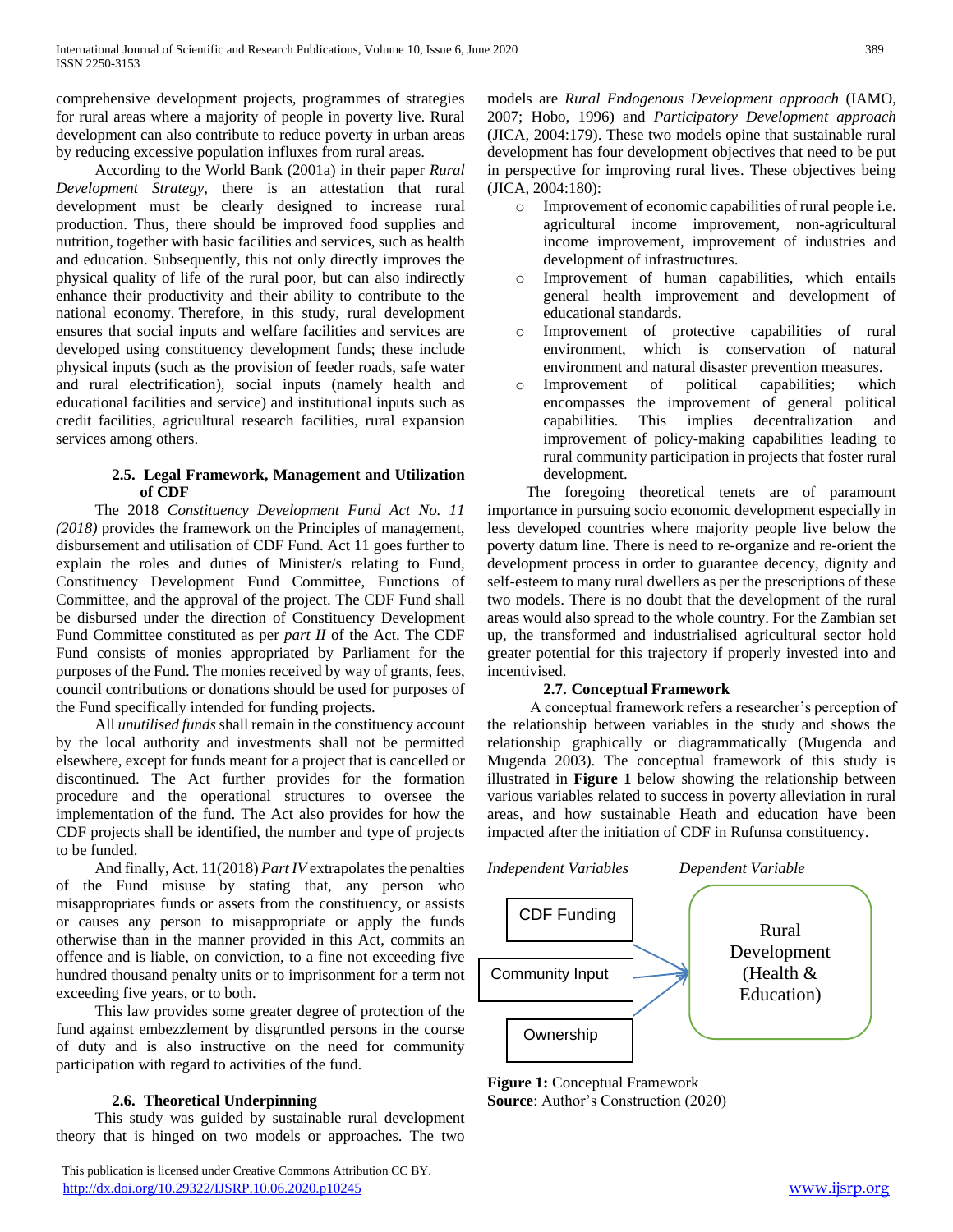The conceptual framework above demonstrates three independent variables, namely; availability of funds, community input by way of awareness / knowledge and participation in CDF projects coupled with the ownership of the same programmes / projects. The overriding assumption is that this model of CDF management would guarantee sustainable development of the rural habitats in the two singled sectors: health and education.

#### III. METHODOLOGY

 This was a forerunner paper (concept paper) developed prior to commissioning of the main study. Therefore, it utilized an analytical desk review as methodological paradigm to ascertain data sets envisioned in set objectives while professional analysis was the anchor of analytical frame for determination of review outcomes.

## IV. RESULTS

**2.8. Impact of CDF on Education and Health Sectors** World Health Organisation (2002) commenting on both health and education in improving the lives of rural people, indicates that rural development in health and education sectors can only succeed through concrete and effective community action. At the heart of this process is the empowerment of communities, their ownership and control of their own endeavours and destinies. Thus, beneficiary participation offers new opportunities for creative thinking and innovative planning and development. Taken together, the voices of rural communities and professionals provide a convincing argument for giving priority to beneficiary participation as an active two-way process that may be initiated and sustained both by local individuals and communities and by local authorities, health and education authorities and other local organizations (Cf. Republic of Zambia 2006a, 149). Therefore, agreeing to the above, this paper will attest that, community participation can make an important contribution to achieving a number of rural objectives concerning health and education, in fostering rural development in Rufunsa constituency. The key objectives of the CDF fund are to fund projects with immediate social and economic impact of the citizens, with a view of improving lives, alleviating poverty and bringing general development (IEA, 2006). According to Kimenyi (2005), CDF is designed to fight poverty through the implementation of developmental projects at the local level, and particularly, those that provide basic needs such as education, healthcare, water, agricultural services, security and electricity. It must be noted that, up to date very few health posts and schools have been built and equipped through the CDF funds. CDF funds are there to help decongest larger district level hospitals (Ministry of Health, 2007). Furthermore, operational structure of the CDF allows local people especially in the rural communities to make their own expenditure decisions that reflect their tastes and preferences to maximize their welfare.

 Indeed, in Zambia, for the past 5 years' health indicators show gradual but steady improvements in the accessibility and availability to basic services such as education and health. However, challenges such as financial constraints, inaccessibility, inefficiency, inequality and poor management are still a reality in

 This publication is licensed under Creative Commons Attribution CC BY. <http://dx.doi.org/10.29322/IJSRP.10.06.2020.p10245> [www.ijsrp.org](http://ijsrp.org/)

the provision of health and education facilities and services (Owino, 1997). CDF is conceived to tackle efficiency, inequality and accountability challenges in infrastructure service delivery, financial management (including budgeting), participatory planning and local governance, revenue mobilization, monitoring and evaluation, institutional reform, fiscal and overall decentralization (GoK, 2005).

 Furthermore, Kemp et al., (2005), in the paper *Synthesis report between high expectations and reality: An evaluation of budget support in Zambia (2005-2010),* highlighted the problems facing rural people in terms of improvement in the number health and education stuffs, teacher-student ratio and the student enrolment in the past five years 2014-2019. However, most rural people still fail to access the primary education and health facilities, institutional deliveries and improved immunization (National Health Strategic Plan 2006). Additionally, many challenges still remain in both education and health sectors. The number of both educational and health staff still needs to grow, economic problems leading to budget cuts in the social sector especially on basic health and education facilities and many others. Therefore, the question of whether or not CDF has played a role in making these facilities available and accessible in delivering better services to both the health and education facilities with high number of rural people turn out is of paramount importance.

 It is worth noting that CDF funded project of health and education sector are meant to help rural communities, yet most of these rural projects have been poorly implemented with nothing substantial to show for the funds utilized (MoLGH, 2006). These funds are meant to mediate social needs of rural local communities in health and education sectors. However, the health and education projects still remain elusive and fail to stand the test of time due to the challenges of the actual implementation and lack of accountability of CDF funds (Cf. Silvius & Schipper 2010). This inability of the health and education projects to stand the test of time may be attributed to the inappropriate resources utilisation, mismatch of projects objectives and funders priority (government priority), lack of community involvement among other challenges.

 As partly alluded hereinabove first value statistical evidence in Rufunsa district show that there are 24 health centres against over 51,000 people and only 11 primary schools and 3 secondary schools against the same population. Arithmetically, the pupil to facility ratios are indicatively abnormal. This to some extent imply some developmental conundrum of the area under review be it whether the funding is low, inconsistent or abused to the extent that it cannot meet the needs of the people. It is, however, well documented that the children out of school in Zambia has surged from 195,000 in 2015 to over 800,000 in 2019 (Lusaka Times, 2019) – a record which epitomises a troubled situation. As a matter of fact, the National Assessment Surveys in vital subjects like English and Mathematics at grades 5 and 9 levels indicate repetitive and progressive low learner outcomes of far below average benchmark of 40% across the board (World Bank, 2015; ECZ, 2017) in Zambia. The country has also not been spared to poor health services delivery to the extent that some maternal and prenatal deaths have been declared by the Government of the Republic of Zambia as public health emergency as 10 to 15 women are being lost per week due to such pregnancy related complications (Lusaka Times, 9<sup>th</sup> May 2019).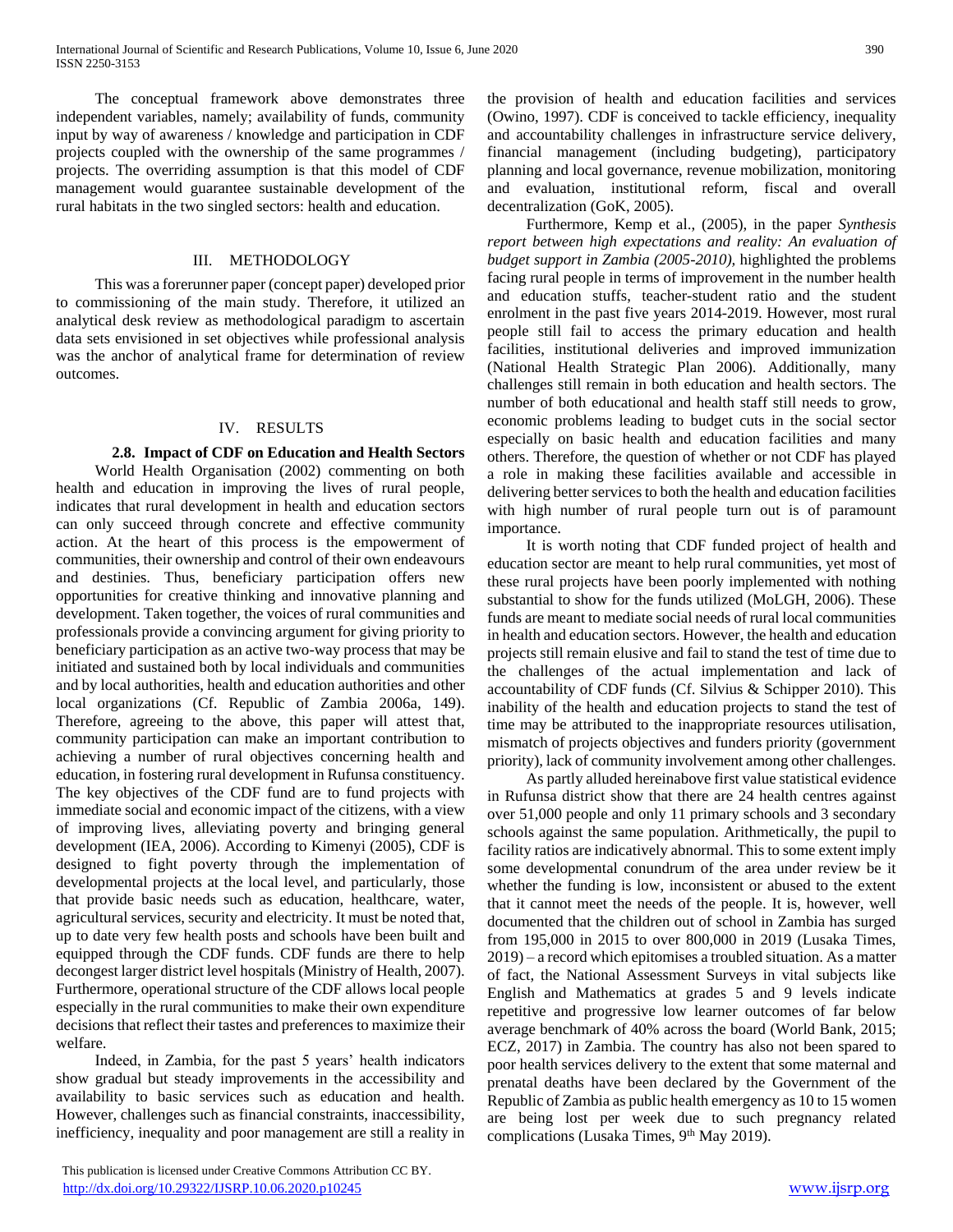#### **2.9. Malpractices in the Management of CDF**

 In Zambia, Members of Parliament have CDF money overspent, misappropriated and misapplied from the CDF bank accounts. This leads to incomplete projects and lack of beneficiary benefit. *A case in point is the case of Rufunsa where about K1.3million was fraudulently withdrawn and diverted by the officials of the Ministry of Local Government and housing in December 2013 (Zambia Daily Mail, 2015)*. Similar cases have led some of the other MPs to lose or fail to retain their seats. This further points out that the success of the fund is pegged on the character and the commitment of the area MP to use the fund for general development in his/her constituency as prescribed by the Act.

 According to Okungu (2008), a political analyst, 70% of the constituencies have reported mismanagement, theft, fraud and misappropriation and that CDF issues are of a political nature. Ongoya and Lumallas, (2005) are of the view that, CDF has the potential of being used by politicians to build their reputation in their constituencies and mobilize political support. As it were, the fund has no specific development agenda; hence, it stands out as a political tool (Gikonyo, 2008).

#### **2.10. Community Awareness, Participation in and Ownership of CDF Projects**

 Community participation in decision-making, planning and action is a human right (European Sustainable Development and Health Series: 4 (2002). An increasing number of citizens are disillusioned with government and want to see more participatory approaches to democracy. Community development and community participation often works with specific groups of the population, especially those that are marginalized and disadvantaged. The actual process of participation can inherently empower individuals and communities to understand their own situations and to gain increased control over the factors affecting their lives. This can, in turn, enhance people's sense of wellbeing and improve their quality of life. Health and Education for all aim to give all people the opportunity of a high quality of life throughout their life (ibid).

 According to Paul (1987), community participation refers to an active process by which beneficiary client groups influence the direction and execution of a development project with a view to enhancing their well-being in terms of income, personal growth, self-reliance or other values they cherish. A study on *factors influencing the implementation of CDF funded projects in Garsen Constituency*, by Zena (2012) established that most rural projects depreciated in their unfinished conditions and were therefore not addressing the needs of the local beneficiaries. Zena (2012) noted that some projects were started without involving the local beneficiaries in their identification and prioritization, which subsequently failed to solicit their support. From the Zambian context, Caritas Zambia (2016), in agreement with the foregoing, observed that community participation in the CDF projects, in most cases, was not in line with the provisions of the CDF Guidelines. This variance in the levels of participation has resulted in partisan attitudes which tend to influence project identification, selection and implementation. Since the projects are not prioritized within the local rural communities' needs, and also that the CDF amounts are inadequate as constituencies are large in geographical size, it is noted that the projects do not benefit the rural communities (Caritas Zambia 2016). World Health

 This publication is licensed under Creative Commons Attribution CC BY. http://dx.doi<u>.org/10.29322/IJSRP.10.06.2020.p10245</u> [www.ijsrp.org](http://ijsrp.org/)

Organisation (2002) commenting on both health and education in improving the lives of rural people, indicate that rural development in health and education sectors can only succeed through concrete and effective community action. At the heart of this process is the empowerment of communities, their ownership and control of their own endeavours and destinies (WHO, 2002). Thus, beneficiary participation offers new opportunities for creative thinking and innovative planning and development.

 In terms of community awareness and knowledge of CDF funded projects, Caritas Zambia (2016), contend that community awareness and knowledge on CDF is considerably unsatisfactory in most cases and that elected constituent institutions can influence individual members of the community to have increased knowledge of CDF. The members of particular constituencies are expected to be active in the implementation phase to ensure that objectives of the project are met using resources allocated for them within a given period of time (CDF National Management Committee, 2004). Banda (2019) on the other hand indicates that training in skills, awareness and knowledge of basic project management should be emphasized in order to steer projects effectively. Given the above findings, it is in order to suggest that the government of Zambia through the minister of Health and Minister of Education to strengthen project management curriculum at all levels in the health and education ladder to equip local community people with project management knowledge and awareness that would help them obtain livelihoods from various local projects.

 Capacity building and training in rural communities about CDF development projects to arouse awareness and knowledge is of utmost importance. Training is a process by which individuals gain knowledge, skills and attitudes that are helpful in shaping the lives of the people. Imparted skills and knowledge are important in solving emerging problems and challenges especially in health and education (ZIPAR 2015:3-4, Banda 2019). Gitonga (2010) enlightens that when the rural members of a society increase their personal knowledge, awareness and management of resources, rural sustainability and just distribution of resources will be attained. Through the acquired knowledge, abstract theoretical constructs are tested with real life challenges, hence the educated always take control of events with courage. Education brings about awareness and knowledge thus moulding the behaviour of individuals into a desired state. This offers opportunities for innovation and creativity necessary in addressing both current and future challenges.

#### V. DISCUSSION

 The previous sections have provided mosaic literature with regard to the utilization of CDF for rural development with special reference to education and health services, among others. There is no dispute to the effect that these are the strategic social institutions which bedrock the socio economic development of society in all spheres of life.

 From the literature analyses and expert judgement, there is prima facie evidence suggesting that Rufunsa constituency has developmental discrepancies and CDF management, utilization and application inadequacies. This translates into a foregone conclusion that the CDF resources have not equitably benefited the local communities either directly or indirectly due to the fact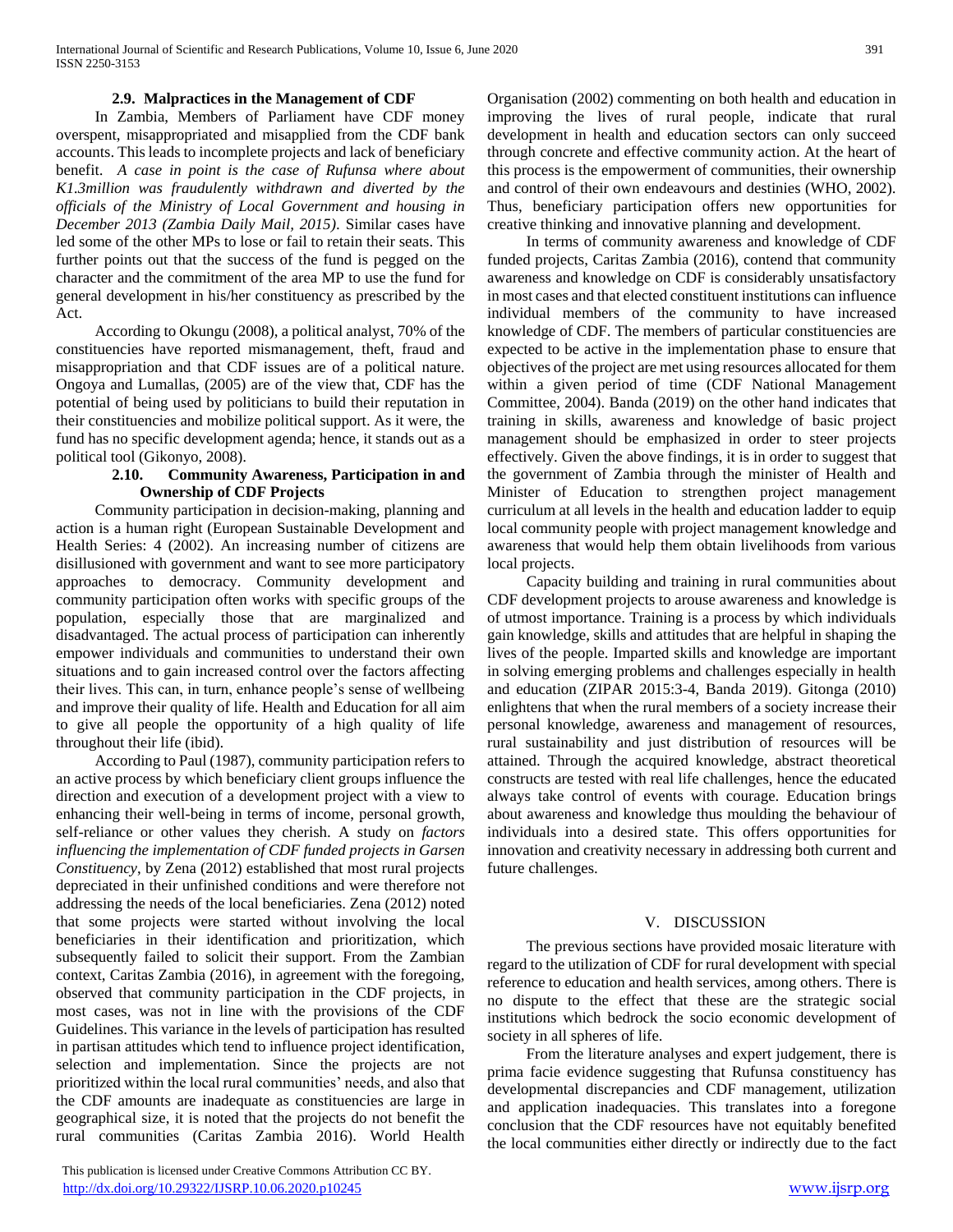that despite the population upswing, the constituency only has 11 public primary schools, 3 public secondary schools and 24 health centres/clinics but without any district hospital. The schools in this constituency have a number of schools unconnected to the national electricity grid, high pupil to teacher ratio, pupil to book ratio along with congested classes without enough water / sanitary facilities and furniture. The clinics on the other hand lack enough health personnel, medicines, maintained premises, among others. These factors have made the development of the area to be unsustainable.

 On the other hand, it is clear that there is outright deviation from the CDF utilization Guidelines by the implementers of the fund in that while the guidelines require community participation in the selection, planning, implementation and ownership of CDF funded projects, this has been severally flouted. It also clearly explains how the Rufunsa CDF (K1.3 million) was fraudulently withdrawn and misapplied in 2015 by responsible officials in total breach and disregard of community trust and fund utilization guidelines. The participation, awareness, knowledge and ownership by the communities of CDF funded projects are paramount developmental ethos and principles which are pedestaled on firm grounds for community developmental sustainability.

#### VI. CONCLUSION

 In the case of health and education facilities and service delivery in Rufunsa constituency, the CDF committee should live up to the CDF legal framework as injuncted in Act No. 11 of 2018 and the guidelines thereof by engaging the constituents in the selection, planning, preparation and implementation of development projects as they are the beneficiaries and owners of the same. This will make the CDF resources bring about desirable transformation through the health and education sectors in the constituency. These issues also call for attention to address the budgetary implications in facilities and servicing which foster rural development in Rufunsa constituency.

#### **REFERENCES**

- [1] Banda, M. (2019). Community Mobilisation and Collective Action Module. Lusaka: Cavendish University of Zambia.
- [2] Caritas Zambia. (2011). A study report on the constituency development fund: allocation disbursement and utilisation. Lusaka: Zambia Episcopal Conference.
- [3] Chileshe, A. (2011). The Impact of Constituency Development Fund in Zambia. (Abstract) Economics Association of Zambia. [Online] Available from: http://www.nai.uu.se/ecas-4/panels/61- 80/panel73/Alexander%20Chileshe%20-%20Abstract.pdf.
- [4] Central Statistical office (2010) Census of Housing and Infrastructure.
- [5] Gikonyo, W. (2008). The CDF social audit guide: A handbook for communities. Open Society Initiative for East Africa, Nairobi.
- [6] Gitonga. B. A. (2010). Project Management Simplified: Community Development Project.
- [7] Government Republic of Zambia. (2018). Constituency development Fund Act No. 11, Section I. 2018.
- [8] Government Republic of Zambia. (2002)., "The National Decentralisation Policy: Towards Empowering the People", Lusaka, Office of the President.
- Government of Zambia. (2006). Lusaka District Development Plan, 2006-2011. Lusaka: LCC.

 This publication is licensed under Creative Commons Attribution CC BY. <http://dx.doi.org/10.29322/IJSRP.10.06.2020.p10245> [www.ijsrp.org](http://ijsrp.org/)

- [10] Government Republic of Zambia. (2006). Revised Guidelines on the Management and Utilization of Constituency Development Fund, Ministry of Local Government and Housing, Lusaka
- [11] Government of the Republic of Zambia. (2006b). Revised guidelines on the management and utilisation of Constituency Development Fund
- [12] Government of the Republic of Zambia. (2006a). Fifth National Development Plan 2006- 2010. Lusaka: Government Printer.
- [13] Government of the Republic of Zambia. (2006). Guidelines on the management and utilisation of Constituency Development Fund. Lusaka: Ministry of Local Government and Housing.
- [14] Government of the Republic of Zambia. (2006b). Guidelines on the management and utilisation of constituency development fund. Lusaka: Ministry of Local Government and Housing.
- [15] Hobo T. (1996) Endogenous Development and Rural Villages in Japan, Iwanami Shoten
- [16] IAMO, (2007). Sustainable rural development: What is the role of the agrifood sector? Volume 39, Martin Petrick and Gertrud Buchenrieder (ed).
- [17] Institute of Economic Affairs (IEA) (2006). Fiscal decentralization in Kenya, priority issues for consideration: Policy brief issue no.6.
- [18] JICA. (2004). Approaches for systematic Planning of development projects (Higher Education). https://openjicareport.jica.go.jp/pdf/11702651\_01.pdf
- [19] Kaduuli, S .(2008). Fighting poverty through parliament. Africa Leadership Institute: York University.
- [20] Kemp, A., Faust, J. & Leiderer, S. (2005). Synthesis report Between high expectations and reality: An evaluation of budget support in Zambia.
- [21] Kimenyi, M, S. (2005). Efficiency & Efficacy of Kenya's Constituency Development Fund. Theory and Effidence: Economics Working Papers. [Online] Available from http://digitalcommons.uconn.ed/econ\_wpapers/200542. [Accessed 20 December 2019].
- [22] Ministry of Health. (2007). Zambia demographic and health survey. Lusaka: Central Statistical Office.
- [23] Ministry of Local Government and Housing. (2006). Guidelines on the Management and Utilisation of Constituency Development Fund, 3rd edition. Lusaka: Republic of Zambia.
- [24] MoGE. (2019). Ministerial Statement to Parliament School Fees Reduction in all Public Schools in Zambia. Lusaka: MoGE.
- [25] Mugenda, O. M and Mugenda A. G. (2003). Research Methods: Qualitative and Quantitative Approaches (Revised edition). Nairobi: Acts Press.
- [26] National Assembly of Zambia, (2012). Constituency development fund, Zambia. Lusaka: Research Unit.
- [27] Ogao, E. (2019). Development Theory and Perspectives, Kenya: Catholic University of East Africa.
- [28] Ongoya, Z.E & Lumallas, E. (2005). A Critical Appraisal of the Constituency Development Fund ACT: Nairobi, Kenya.
- [29] Okungu. J. (2008). The Beauty and Shame of Kenya's Constituency Development Fund, Nairobi: Afro African Articles.
- [30] Olinto, P. & Uematsu, H. (2010). The State of the Poor: Where are the Poor and where are they Poorest. The World Bank: Poverty Reduction and Equity Department.
- [31] Pellissery, S (2012). "Rural Development". Encyclopedia of Sustainability. 7: 222–225. [Online] Available from: https://medcraveonline.com/SIJ/SIJ-03-00157.pdf. [Accessed 20 December 2019].
- [32] Phiri, P. (2016). Community participation in constituency development fund (CDF) project in Zambia city. The case of Kanyama Constituency. Lusaka: The University of Zambia, Lusaka. [Masters Dissertation].
- [33] Polit, D., & Hungler, B. (1997). Essentials of nursing research: methods, appraisal, and utilization. Philadelphia, Pennsylvania: J. B. Lippincott Company.
- [34] Republic of Zambia. (2012). Report of the Auditor General on the Management of Constituency Development Funds and Grants to Local Authorities for the Financial Year Ended 31st December 2012. Lusaka.
- [35] Silvius, A. G., &Schipper, R. (2010, November). A maturity model for integrating sustainability in project and project Management. In 24th World Congress of the International Project Management Association. IPMA Istanbul.
- [36] Todaro, M.P, and Stephen Smith. (2015). Economic Development (12th Ed). New York: